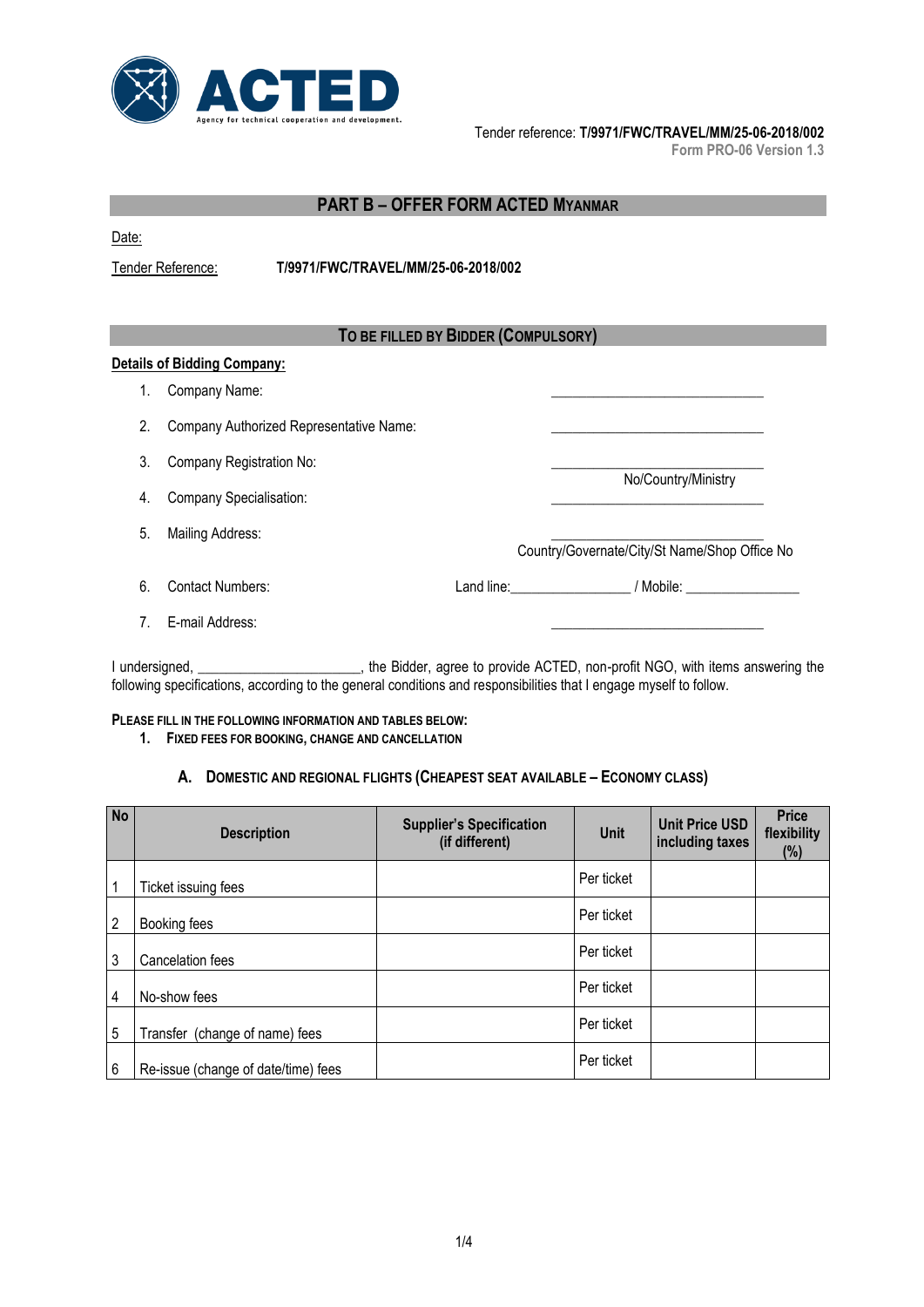

## **B . INTERNATIONAL FLIGHTS (CHEAPEST SEAT AVAILABLE – ECONOMY CLASS)**

| <b>No</b> | <b>Description</b>                  | <b>Supplier's Specification</b><br>(if different) | <b>Unit</b> | <b>Unit Price MMK</b><br>or USD<br>including taxes | <b>Price</b><br>flexibility<br>$(\% )$ |
|-----------|-------------------------------------|---------------------------------------------------|-------------|----------------------------------------------------|----------------------------------------|
| 1         | Ticket issuing fees                 |                                                   | Per ticket  |                                                    |                                        |
| 2         | Booking fees                        |                                                   | Per ticket  |                                                    |                                        |
| 3         | Cancelation fees                    |                                                   | Per ticket  |                                                    |                                        |
| 4         | No-show fees                        |                                                   | Per ticket  |                                                    |                                        |
| 5         | Transfer (change of name) fees      |                                                   | Per ticket  |                                                    |                                        |
| 6         | Re-issue (change of date/time) fees |                                                   | Per ticket  |                                                    |                                        |

#### **2. SAMPLE FLIGHTS**

| <b>Sample Flight 1</b>              |
|-------------------------------------|
| RGN-BKK                             |
| BKK-YGN                             |
|                                     |
| Terms and conditions:               |
| 1 pax                               |
| Economy class ticket                |
| 15 kg check in luggage              |
| <b>Flight proposition and price</b> |
|                                     |
|                                     |
|                                     |
|                                     |
|                                     |

## **Sample Flight 2**

 YGN – Paris Paris – YGN

## *Terms and conditions*:

1 pax Economy class ticket No night flight on outbound flight Max. 1 stop over

## **Flight proposition and price**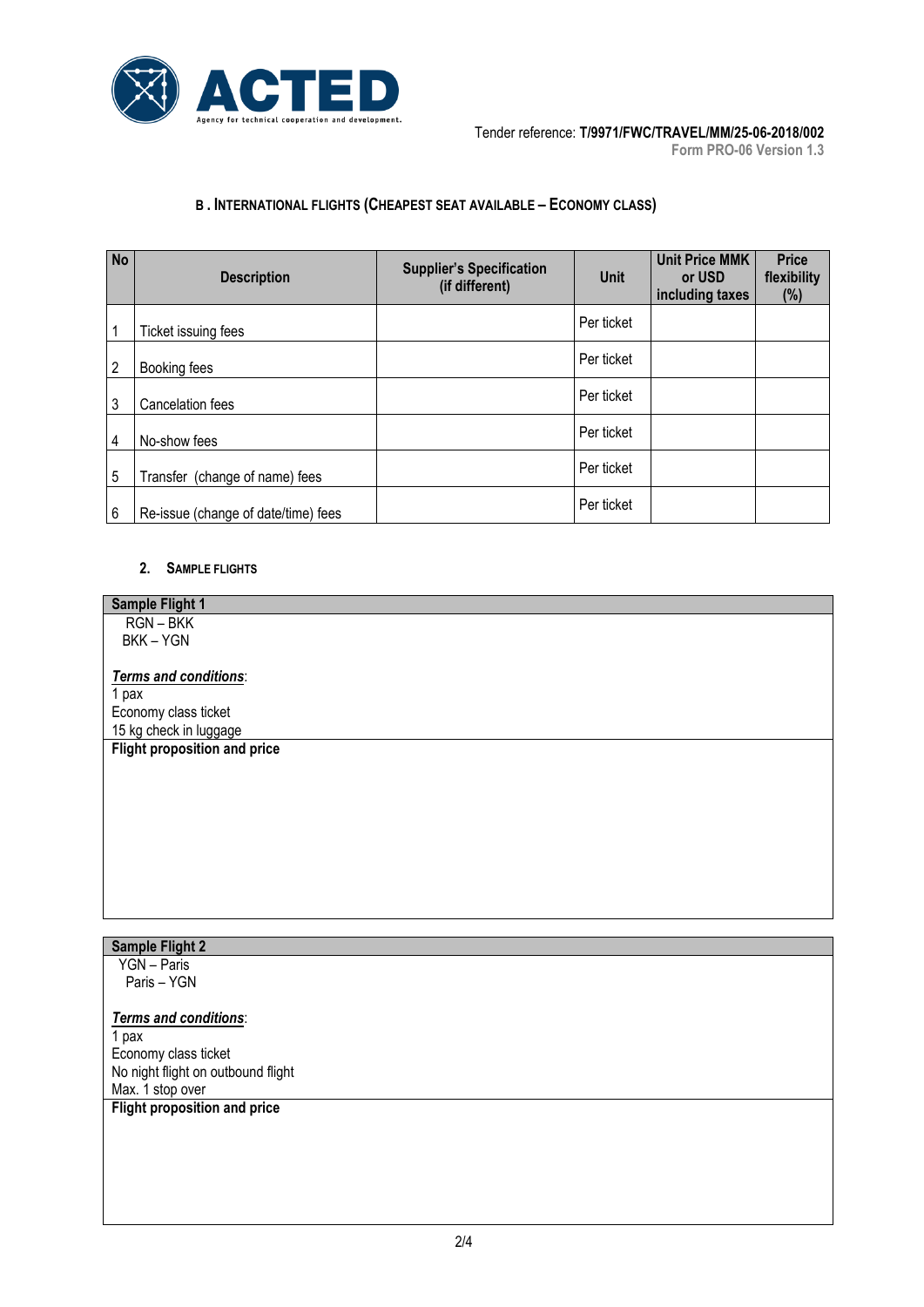

#### Tender reference: **T/9971/FWC/TRAVEL/MM/25-06-2018/002**

**Form PRO-06 Version 1.3**

#### **Sample Flight 3**

 Yangon – MyintKyiNa MyintKyiNa – Yangon

# *Terms and conditions*:

3 pax Economy class ticket 20 kg check in luggage Max. 1 stop over **Flight proposition and price**

## **Sample Flight 4**

 Yangon – Mandalay Mandalay - Yangon

#### *Terms and conditions*:

1 pax Economy class ticket Max. 1 stop over 20 kg check in luggage

**Flight proposition and price**

## **Sample Flight 5**

 Yangon – NayPiDaw NayPiDaw - Yangon

#### *Terms and conditions*:

1 pax Economy class ticket Max. 1 stop over 20 kg check in luggage **Flight proposition and price**